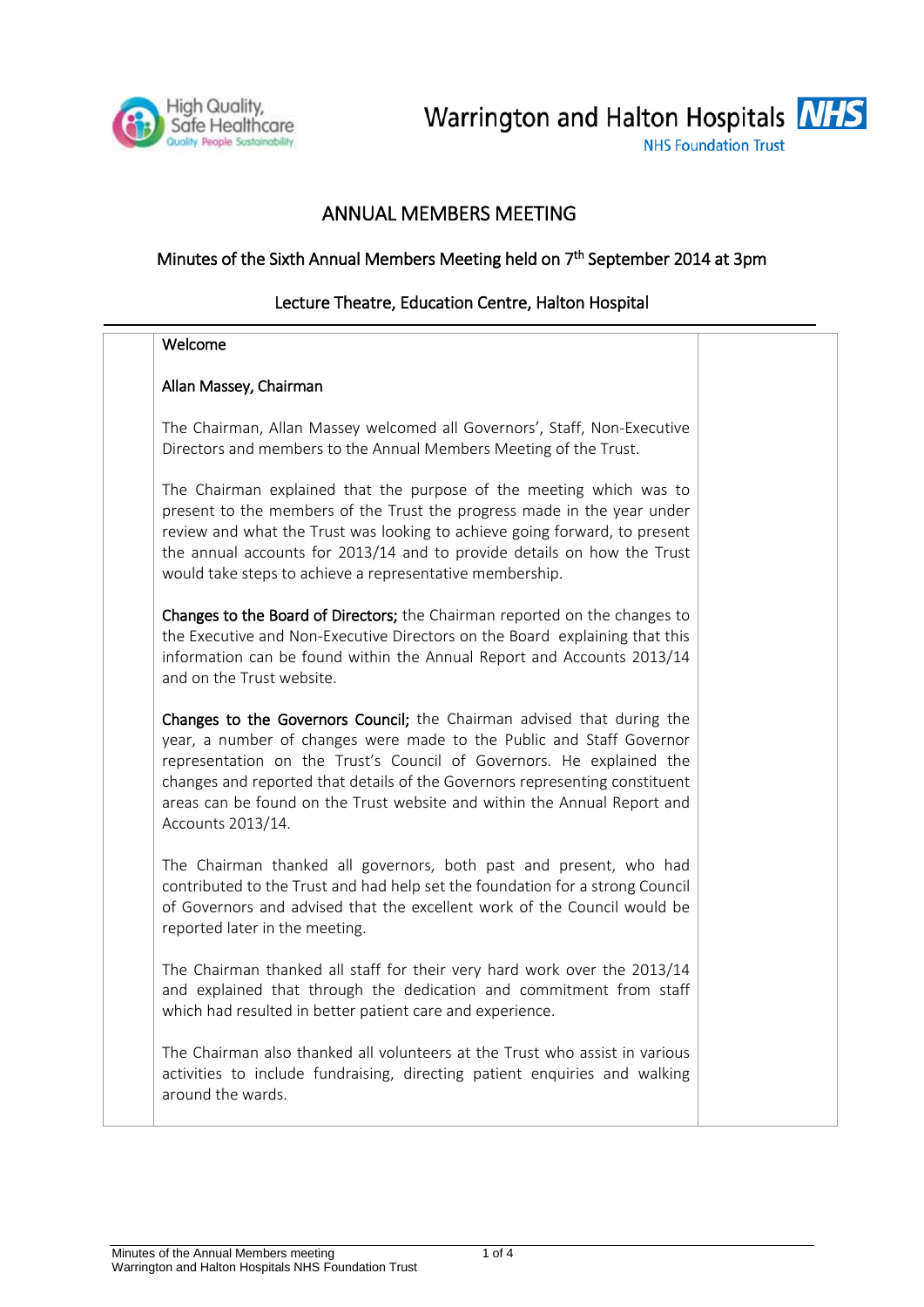| Chief Executives Report - Review of the Year 2013/14<br>Mel Pickup, Chief Executive                                                                                                                                                                                                                                                                                                                                                                                                                                                                                                                                                      |  |
|------------------------------------------------------------------------------------------------------------------------------------------------------------------------------------------------------------------------------------------------------------------------------------------------------------------------------------------------------------------------------------------------------------------------------------------------------------------------------------------------------------------------------------------------------------------------------------------------------------------------------------------|--|
| The Chief Executive introduced herself and provided a presentation which<br>highlighted the headlines for the year under review, the Trust vision and<br>details of the information contained within the Trust Quality Accounts.                                                                                                                                                                                                                                                                                                                                                                                                         |  |
| The Chief Executive concluded this part of the meeting by reporting that<br>overall the Trust had a lot to be proud of, however the Trust needed to look<br>to the future and what direction it needed to follow.                                                                                                                                                                                                                                                                                                                                                                                                                        |  |
| The Chief Executive advised that the Trust had embraced change in the right<br>way recognising that if it was efficient in how it did things, it could invest<br>more in services to the community it served. The Chief Executive advised<br>that the Trust's plans had been based on consultation with the membership,<br>through the memberships elected Governors.                                                                                                                                                                                                                                                                    |  |
| The Chief Executive thanked staff for their assistance and commitment<br>during the year under review.                                                                                                                                                                                                                                                                                                                                                                                                                                                                                                                                   |  |
| Financial Review and Audit Report 2013/14<br>Tim Barlow, Director of Finance                                                                                                                                                                                                                                                                                                                                                                                                                                                                                                                                                             |  |
| The Director of Finance presented the headlines from the accounts including<br>the income and expenditure over the period.                                                                                                                                                                                                                                                                                                                                                                                                                                                                                                               |  |
| The Director of Finance also presented details of how the Trust had<br>performed against plan and that the Trust had achieved a year end financial<br>risk rating of 3.                                                                                                                                                                                                                                                                                                                                                                                                                                                                  |  |
| The Director of Finance explained how the Trust generated it's income over<br>the year reporting on a total income of £212,729,000 of which £194.6m was<br>generated from mandatory services contracted with NHS Warrington CCG<br>and NHS Halton and St Helens CCG. He also advised on how the Trust spent<br>the income generated and advised that payroll costs of £149.9m accounted<br>for approximately 70% of all expenditure. The Director of Finance reported<br>that the Trust had invested in capital schemes over the year of some<br>£5,902,000, of which £1,155,000 related to the acquisition of new medical<br>equipment. |  |
| The Director of Finance reported on the External Auditors work in auditing<br>the Trust's accounts and explained that the financial statements were found<br>to give a true and fair view of the state of affairs of the Trust and had been<br>properly prepared in accordance with the accounting policies directed by<br>Monitor as being relevant to NHS Foundation Trusts. The Director of Finance<br>also reported that the External Auditor had also carried out an assurance<br>audit on aspects of the Quality Account and had found that they had been<br>produced in accordance with Monitors requirements.                    |  |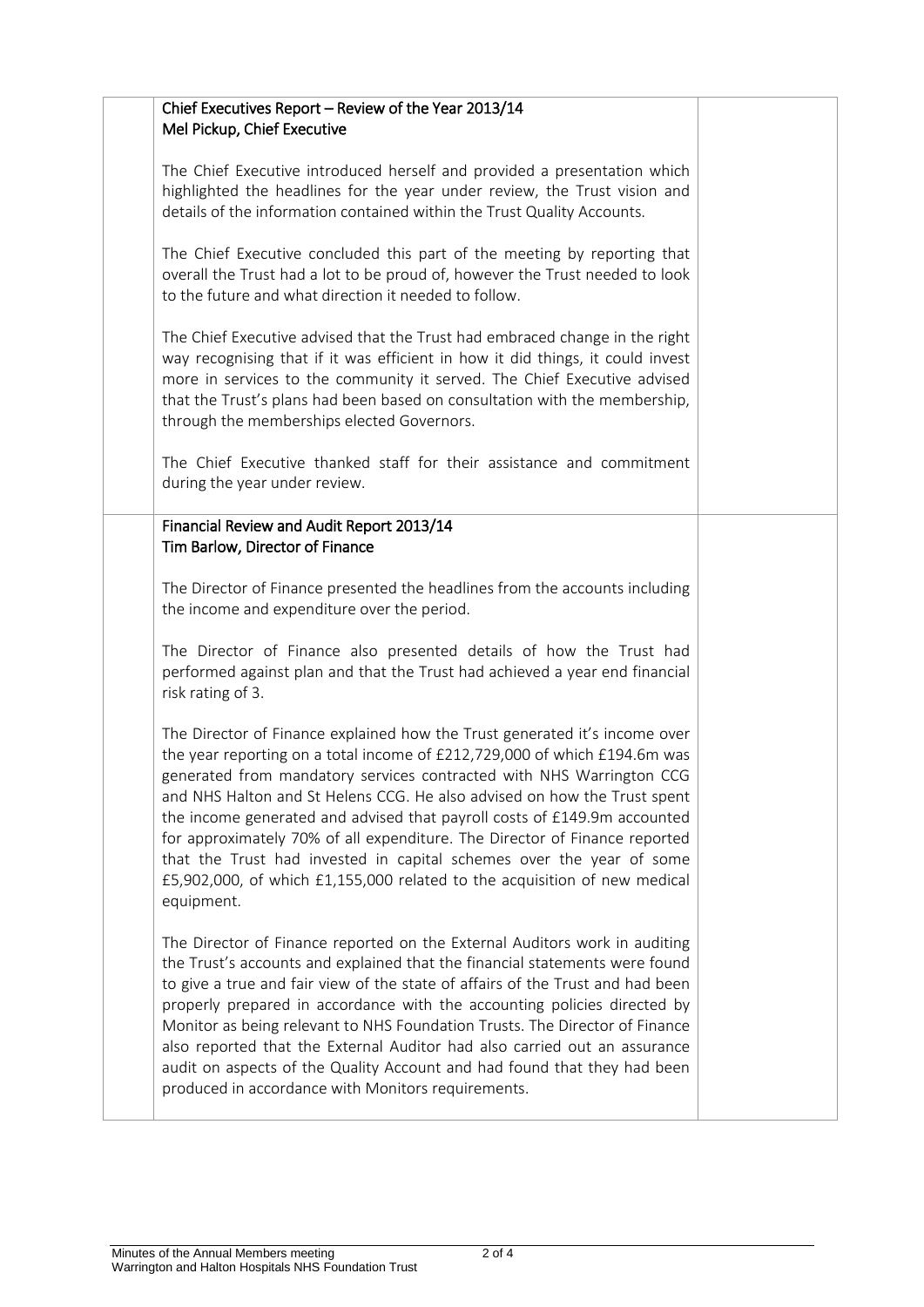| <b>Council if Governors Report to Members</b><br>David Ellis, Public Governor                                                                                                                                                                                                                                                                                                                                                                                                                                                                                                                                                                                             |  |
|---------------------------------------------------------------------------------------------------------------------------------------------------------------------------------------------------------------------------------------------------------------------------------------------------------------------------------------------------------------------------------------------------------------------------------------------------------------------------------------------------------------------------------------------------------------------------------------------------------------------------------------------------------------------------|--|
| Governor Engagement: David Ellis, Public Governor provided a presentation<br>which detailed the range of activities the Governors had undertaken to<br>engage with members, the Trust's progress against its Membership strategy<br>and future engagement activities to be undertaken.                                                                                                                                                                                                                                                                                                                                                                                    |  |
| David Ellis provided details of the progress made on the recruitment of<br>members to the Trust and reported that as at 31st March 2014 the Trust had<br>13,056 public members.                                                                                                                                                                                                                                                                                                                                                                                                                                                                                           |  |
| David Ellis explained the focus in engagement with members, with more<br>focused representation and engagement to seek the views of the<br>membership through focus groups. He explained that the Governors staged<br>its first member Focus Groups on discharge following the membership<br>survey identified this as an area that needed addressing. David Ellis reported<br>on the findings of the work of the focus group and that the findings had<br>been passed to the Trust board who would be addressing the areas of<br>weakness.                                                                                                                               |  |
| David Ellis further advised that the Governors had been out and about in the<br>community seeking views and talking about the hospitals and the services it<br>provides, in GP practices, shopping centres and community events.                                                                                                                                                                                                                                                                                                                                                                                                                                          |  |
| Governor Elections: David Ellis referred the meeting to the governor election<br>process currently being undertaken in seven of the public areas and two<br>from the staff groups which would conclude in November 2014. He provided<br>brief overview on the wider role of Governors in the Trust and its<br>relationship with the Board of Directors which had been very good over the<br>last few years. David Ellis advised that this good relationship was necessary<br>in order to ensure quality services were provided to patients and ensured<br>that the Governors were able to hold the Board accountable for the delivery<br>of high quality safe healthcare. |  |
| Governor Ward Observation visits: David Ellis reported on the Governor<br>Ward Observation visits which provided the Governors with real time<br>understanding of the quality of care afforded to patients at the Trust. He<br>advised that this was a very well respected process and was supported by<br>the Governors, Board and staff.                                                                                                                                                                                                                                                                                                                                |  |
| The Chairman thanked David Ellis for his presentation.                                                                                                                                                                                                                                                                                                                                                                                                                                                                                                                                                                                                                    |  |
| Looking Forward<br>Mel Pickup, Chief Executive                                                                                                                                                                                                                                                                                                                                                                                                                                                                                                                                                                                                                            |  |
| The Chief Executive provided a presentation to the meeting on the Trust's<br>forward plan for 2014/15 and beyond. She reported that there would be<br>continued emphasis on quality and safety and QPS (Quality, People,<br>Sustainability) model to underpin the work of the Trust.                                                                                                                                                                                                                                                                                                                                                                                      |  |
| The Chief Executive advised that there were significant challenges the Trust                                                                                                                                                                                                                                                                                                                                                                                                                                                                                                                                                                                              |  |